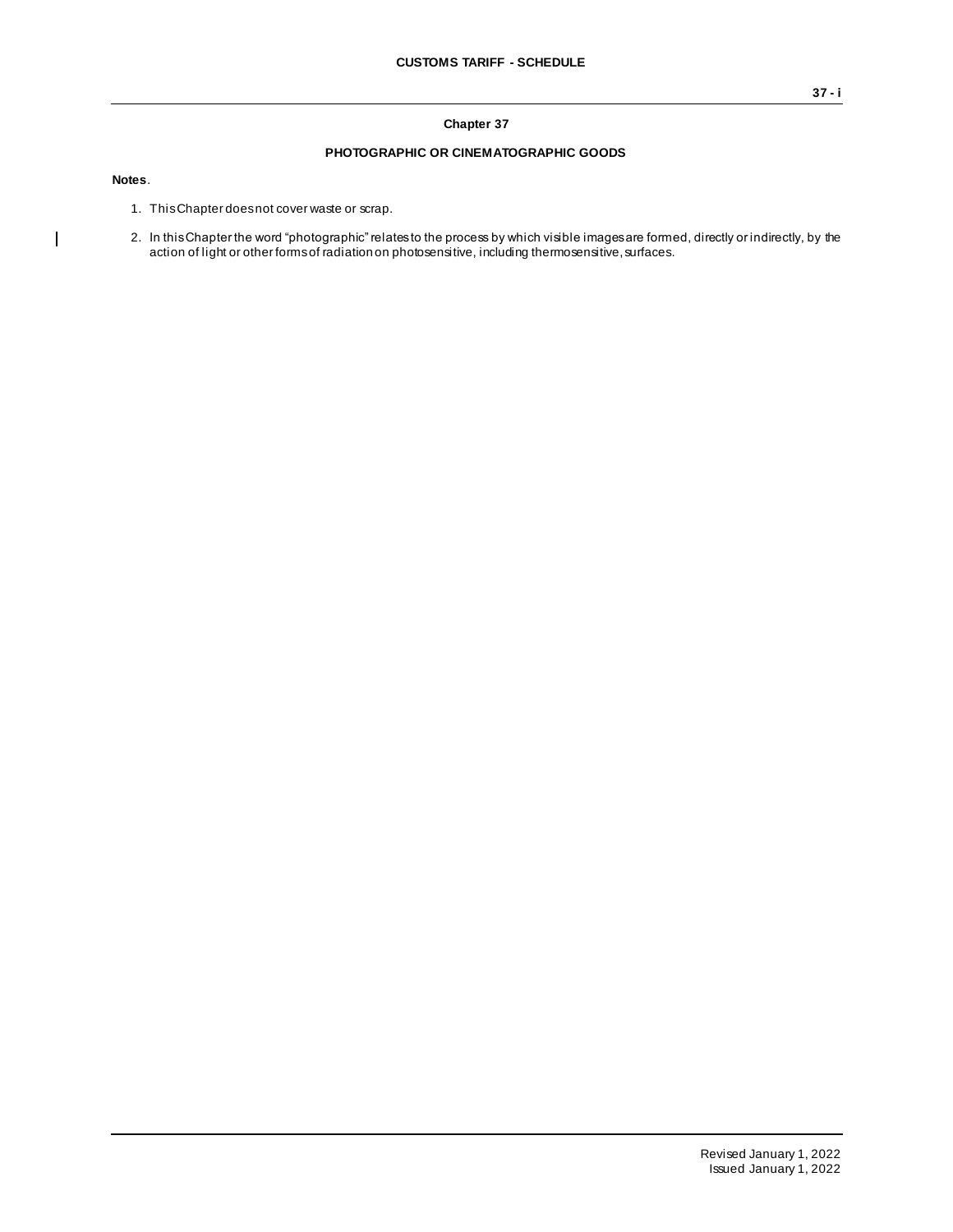## **CUSTOMS TARIFF - SCHEDULE**

| <b>Tariff</b><br>Item      | <b>SS</b> | <b>Description of Goods</b>                                                                                                                                                                                      | Unit of<br>Meas.         | <b>MFN</b><br><b>Tariff</b> | <b>Applicable</b><br><b>Preferential Tariffs</b>                                                                                  |
|----------------------------|-----------|------------------------------------------------------------------------------------------------------------------------------------------------------------------------------------------------------------------|--------------------------|-----------------------------|-----------------------------------------------------------------------------------------------------------------------------------|
| 37.01                      |           | Photographic plates and film in the flat, sensitized, unexposed, of any<br>material other than paper, paperboard or textiles; instant print film in the<br>flat, sensitized, unexposed, whether or not in packs. |                          |                             |                                                                                                                                   |
| 3701.10.00                 |           | -For X-ray                                                                                                                                                                                                       |                          | Free                        | CCCT, LDCT, GPT, UST,<br>MXT, CIAT, CT, CRT, IT,<br>NT, SLT, PT, COLT, JT,<br>PAT, HNT, KRT, CEUT,<br>UAT, CPTPT, UKT: Free       |
|                            |           |                                                                                                                                                                                                                  | <b>MTK</b><br><b>MTK</b> |                             |                                                                                                                                   |
|                            |           | 3701.20.00 00 -Instant print film                                                                                                                                                                                | NMB                      | 6.5%                        | CCCT, LDCT, GPT, UST,<br>MXT, CIAT, CT, CRT, IT,<br>NT, SLT, PT, COLT, JT,<br>PAT, HNT, KRT, CEUT,<br>UAT, CPTPT, UKT: Free       |
|                            |           | 3701.30.00 00 -Other plates and film, with any side exceeding 255 mm                                                                                                                                             | <b>MTK</b>               | Free                        | CCCT, LDCT, GPT, UST,<br>MXT, CIAT, CT, CRT, IT,<br>NT, SLT, PT, COLT, JT,<br>PAT, HNT, KRT, CEUT,<br>UAT, CPTPT, UKT: Free       |
|                            |           | -Other:                                                                                                                                                                                                          |                          |                             |                                                                                                                                   |
| 3701.91                    |           | --For colour photography (polychrome)                                                                                                                                                                            |                          |                             |                                                                                                                                   |
| 3701.91.10 00 - - - Plates |           |                                                                                                                                                                                                                  | <b>MTK</b>               | 6.5%                        | CCCT, LDCT, UST,<br>MXT, CIAT, CT, CRT, IT,<br>NT, SLT, PT, COLT, JT,<br>PAT, HNT, KRT, CEUT,<br>UAT, CPTPT, UKT: Free<br>GPT: 3% |
| 3701.91.20 00 - - - Film   |           |                                                                                                                                                                                                                  | <b>MTK</b>               | 6.5%                        | CCCT, LDCT, GPT, UST,<br>MXT, CIAT, CT, CRT, IT,<br>NT, SLT, PT, COLT, JT,<br>PAT, HNT, KRT, CEUT,<br>UAT, CPTPT, UKT: Free       |
| 3701.99.00 00 - - Other    |           |                                                                                                                                                                                                                  | <b>MTK</b>               | Free                        | CCCT, LDCT, GPT, UST,<br>MXT, CIAT, CT, CRT, IT,<br>NT, SLT, PT, COLT, JT,<br>PAT, HNT, KRT, CEUT,<br>UAT, CPTPT, UKT: Free       |
| 37.02                      |           | Photographic film in rolls, sensitized, unexposed, of any material other<br>than paper, paperboard or textiles; instant print film in rolls, sensitized,<br>unexposed.                                           |                          |                             |                                                                                                                                   |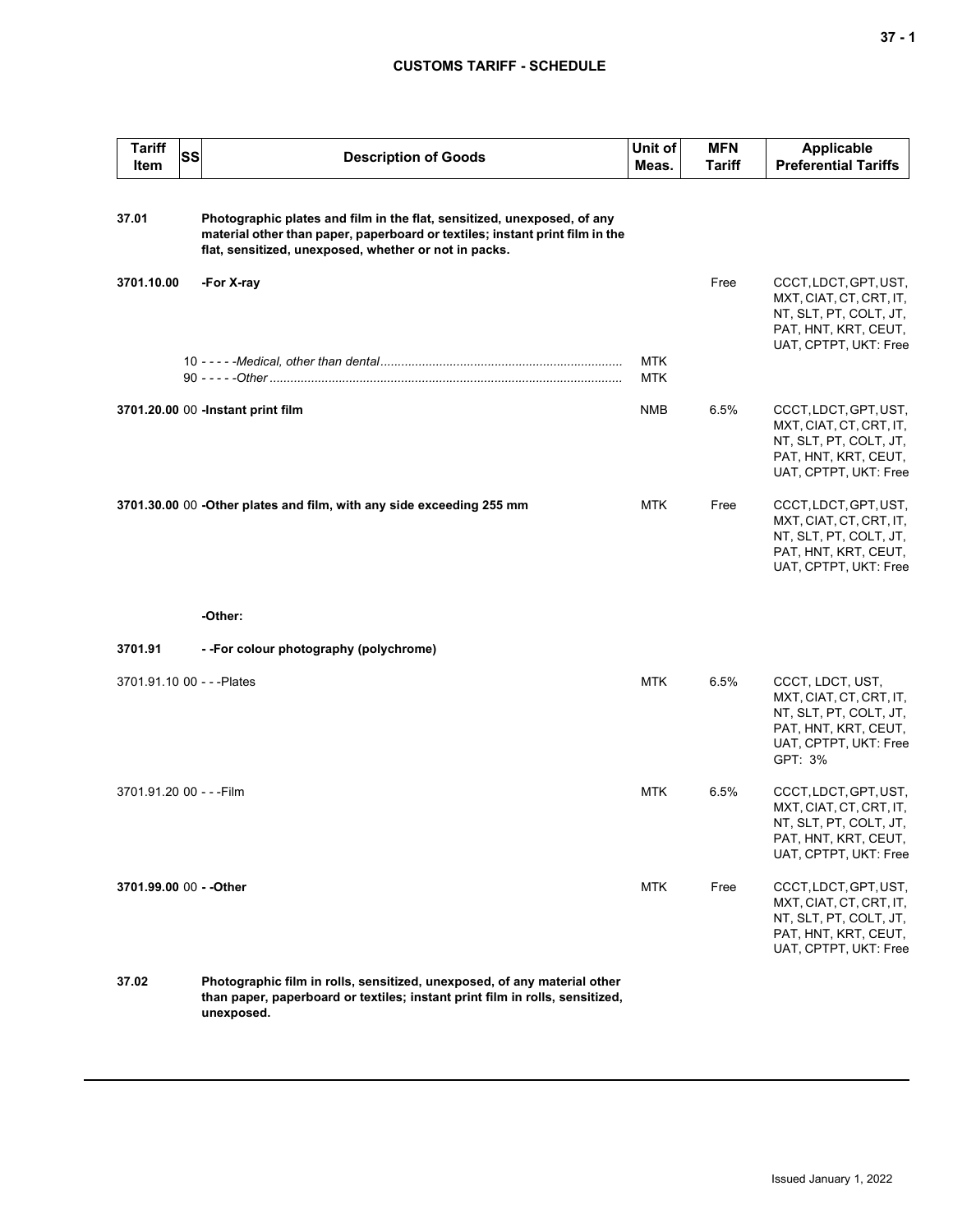| <b>Tariff</b><br>SS<br>Item | <b>Description of Goods</b>                                                                                                                                    | Unit of<br>Meas. | <b>MFN</b><br><b>Tariff</b> | <b>Applicable</b><br><b>Preferential Tariffs</b>                                                                            |
|-----------------------------|----------------------------------------------------------------------------------------------------------------------------------------------------------------|------------------|-----------------------------|-----------------------------------------------------------------------------------------------------------------------------|
| 3702.10.00 00 -For X-ray    |                                                                                                                                                                | <b>MTK</b>       | Free                        | CCCT, LDCT, GPT, UST,<br>MXT, CIAT, CT, CRT, IT,<br>NT, SLT, PT, COLT, JT,<br>PAT, HNT, KRT, CEUT,<br>UAT, CPTPT, UKT: Free |
|                             | -Other film, without perforations, of a width not exceeding 105 mm:                                                                                            |                  |                             |                                                                                                                             |
|                             | 3702.31.00 00 - - For colour photography (polychrome)                                                                                                          | <b>MTK</b>       | 6.5%                        | CCCT, LDCT, GPT, UST,<br>MXT, CIAT, CT, CRT, IT,<br>NT, SLT, PT, COLT, JT,<br>PAT, HNT, KRT, CEUT,<br>UAT, CPTPT, UKT: Free |
|                             | 3702.32.00 00 - - Other, with silver halide emulsion                                                                                                           | <b>MTK</b>       | 6.5%                        | CCCT, LDCT, GPT, UST,<br>MXT, CIAT, CT, CRT, IT,<br>NT, SLT, PT, COLT, JT,<br>PAT, HNT, KRT, CEUT,<br>UAT, CPTPT, UKT: Free |
| 3702.39.00 00 - - Other     |                                                                                                                                                                | <b>MTK</b>       | 6.5%                        | CCCT, LDCT, GPT, UST,<br>MXT, CIAT, CT, CRT, IT,<br>NT, SLT, PT, COLT, JT,<br>PAT, HNT, KRT, CEUT,<br>UAT, CPTPT, UKT: Free |
|                             | -Other film, without perforations, of a width exceeding 105 mm:                                                                                                |                  |                             |                                                                                                                             |
|                             | 3702.41.00 00 - - Of a width exceeding 610 mm and of a length exceeding 200 m, for<br>colour photography (polychrome)                                          | <b>MTK</b>       | 6.5%                        | CCCT, LDCT, GPT, UST,<br>MXT, CIAT, CT, CRT, IT,<br>NT, SLT, PT, COLT, JT,<br>PAT, HNT, KRT, CEUT,<br>UAT, CPTPT, UKT: Free |
| 3702.42                     | - - Of a width exceeding 610 mm and of a length exceeding 200 m, other<br>than for colour photography                                                          |                  |                             |                                                                                                                             |
|                             | 3702.42.10 00 - - -Duplicating, scanner or continuous tone graphic arts film, of a width of<br>762 mm or more, for use in the manufacture of photographic film | <b>MTK</b>       | Free                        | CCCT, LDCT, GPT, UST,<br>MXT, CIAT, CT, CRT, IT,<br>NT, SLT, PT, COLT, JT,<br>PAT, HNT, KRT, CEUT,<br>UAT, CPTPT, UKT: Free |
| 3702.42.90 00 - - - Other   |                                                                                                                                                                | <b>MTK</b>       | 6.5%                        | CCCT, LDCT, GPT, UST,<br>MXT, CIAT, CT, CRT, IT,<br>NT, SLT, PT, COLT, JT,<br>PAT, HNT, KRT, CEUT,<br>UAT, CPTPT, UKT: Free |
| 3702.43                     | - - Of a width exceeding 610 mm and of a length not exceeding 200 m                                                                                            |                  |                             |                                                                                                                             |
|                             | 3702.43.20 00 - - - Instant print film                                                                                                                         | <b>MTK</b>       | 6.5%                        | CCCT, LDCT, GPT, UST,<br>MXT, CIAT, CT, CRT, IT,<br>NT, SLT, PT, COLT, JT,<br>PAT, HNT, KRT, CEUT,<br>UAT, CPTPT, UKT: Free |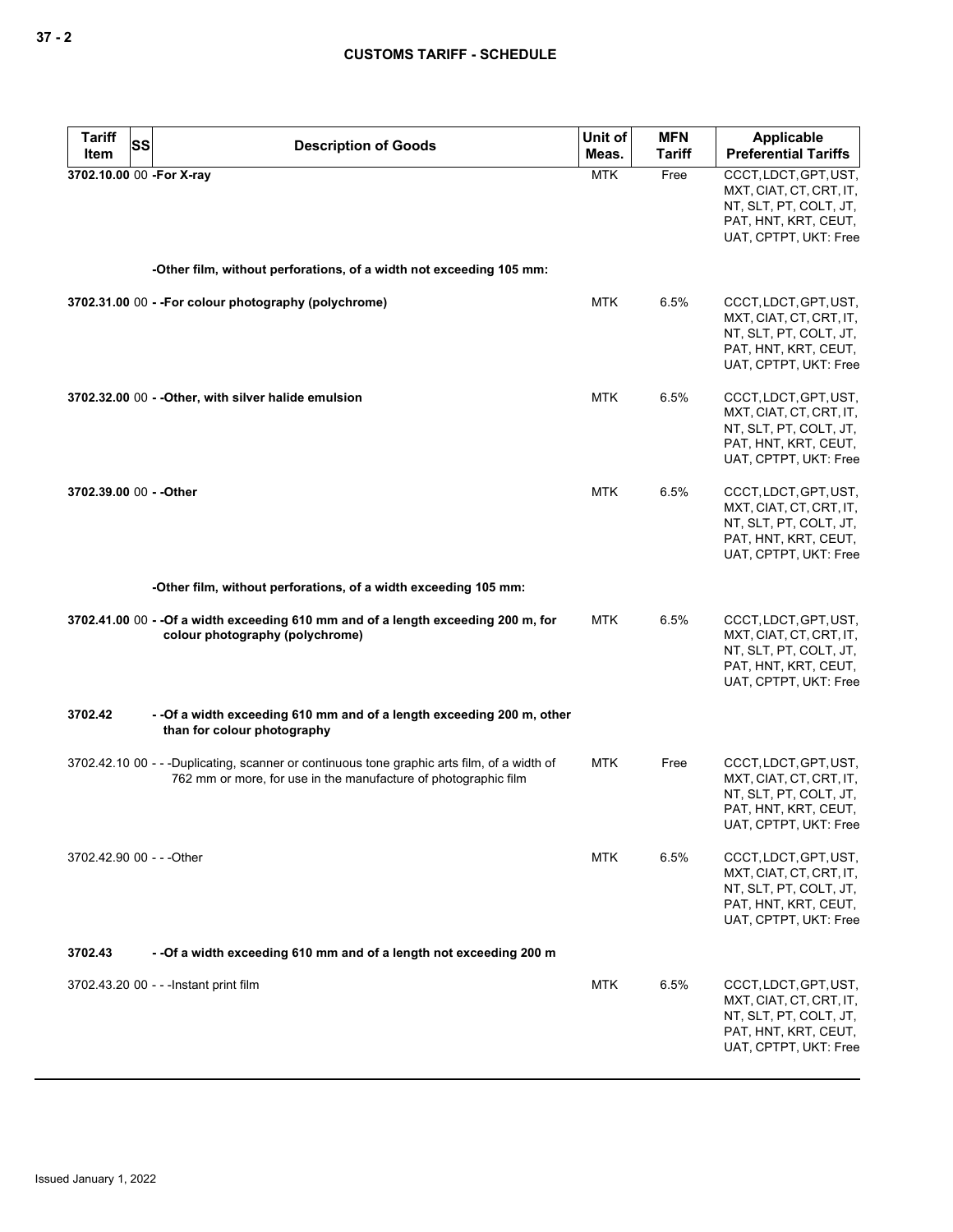| <b>Tariff</b><br><b>Item</b> | <b>SS</b> | <b>Description of Goods</b>                                                                                            | Unit of<br>Meas. | <b>MFN</b><br><b>Tariff</b> | Applicable<br><b>Preferential Tariffs</b>                                                                                   |
|------------------------------|-----------|------------------------------------------------------------------------------------------------------------------------|------------------|-----------------------------|-----------------------------------------------------------------------------------------------------------------------------|
| 3702.43.90 00 - - - Other    |           |                                                                                                                        | <b>MTK</b>       | Free                        | CCCT, LDCT, GPT, UST,<br>MXT, CIAT, CT, CRT, IT,<br>NT, SLT, PT, COLT, JT,<br>PAT, HNT, KRT, CEUT,<br>UAT, CPTPT, UKT: Free |
| 3702.44                      |           | - - Of a width exceeding 105 mm but not exceeding 610 mm                                                               |                  |                             |                                                                                                                             |
|                              |           | 3702.44.20 00 - - - Instant print film                                                                                 | <b>MTK</b>       | 6.5%                        | CCCT, LDCT, GPT, UST,<br>MXT, CIAT, CT, CRT, IT,<br>NT, SLT, PT, COLT, JT,<br>PAT, HNT, KRT, CEUT,<br>UAT, CPTPT, UKT: Free |
| 3702.44.90 00 - - - Other    |           |                                                                                                                        | <b>MTK</b>       | Free                        | CCCT, LDCT, GPT, UST,<br>MXT, CIAT, CT, CRT, IT,<br>NT, SLT, PT, COLT, JT,<br>PAT, HNT, KRT, CEUT,<br>UAT, CPTPT, UKT: Free |
|                              |           | -Other film, for colour photography (polychrome):                                                                      |                  |                             |                                                                                                                             |
|                              |           | 3702.52.00 00 - - Of a width not exceeding 16 mm                                                                       | <b>MTK</b>       | 6.5%                        | CCCT, LDCT, GPT, UST,<br>MXT, CIAT, CT, CRT, IT,<br>NT, SLT, PT, COLT, JT,<br>PAT, HNT, KRT, CEUT,<br>UAT, CPTPT, UKT: Free |
|                              |           | 3702.53.00 00 - - Of a width exceeding 16 mm but not exceeding 35 mm and of a length<br>not exceeding 30 m, for slides | <b>NMB</b>       | 6.5%                        | CCCT, LDCT, GPT, UST,<br>MXT, CIAT, CT, CRT, IT,<br>NT, SLT, PT, COLT, JT,<br>PAT, HNT, KRT, CEUT,<br>UAT, CPTPT, UKT: Free |
| 3702.54                      |           | - - Of a width exceeding 16 mm but not exceeding 35 mm and of a length<br>not exceeding 30 m, other than for slides    |                  |                             |                                                                                                                             |
|                              |           | 3702.54.10 00 - - - For use in the production of replications of exposed and developed<br>cinematographic film         | <b>NMB</b>       | Free                        | CCCT, LDCT, GPT, UST,<br>MXT, CIAT, CT, CRT, IT,<br>NT, SLT, PT, COLT, JT,<br>PAT, HNT, KRT, CEUT,<br>UAT, CPTPT, UKT: Free |
| 3702.54.90 00 - - - Other    |           |                                                                                                                        | NMB              | 6.5%                        | CCCT, LDCT, GPT, UST,<br>MXT, CIAT, CT, CRT, IT,<br>NT, SLT, PT, COLT, JT,<br>PAT, HNT, KRT, CEUT,<br>UAT, CPTPT, UKT: Free |
|                              |           | 3702.55.00 00 - - Of a width exceeding 16 mm but not exceeding 35 mm and of a length<br>exceeding 30 m                 | MTK              | Free                        | CCCT, LDCT, GPT, UST,<br>MXT, CIAT, CT, CRT, IT,<br>NT, SLT, PT, COLT, JT,<br>PAT, HNT, KRT, CEUT,<br>UAT, CPTPT, UKT: Free |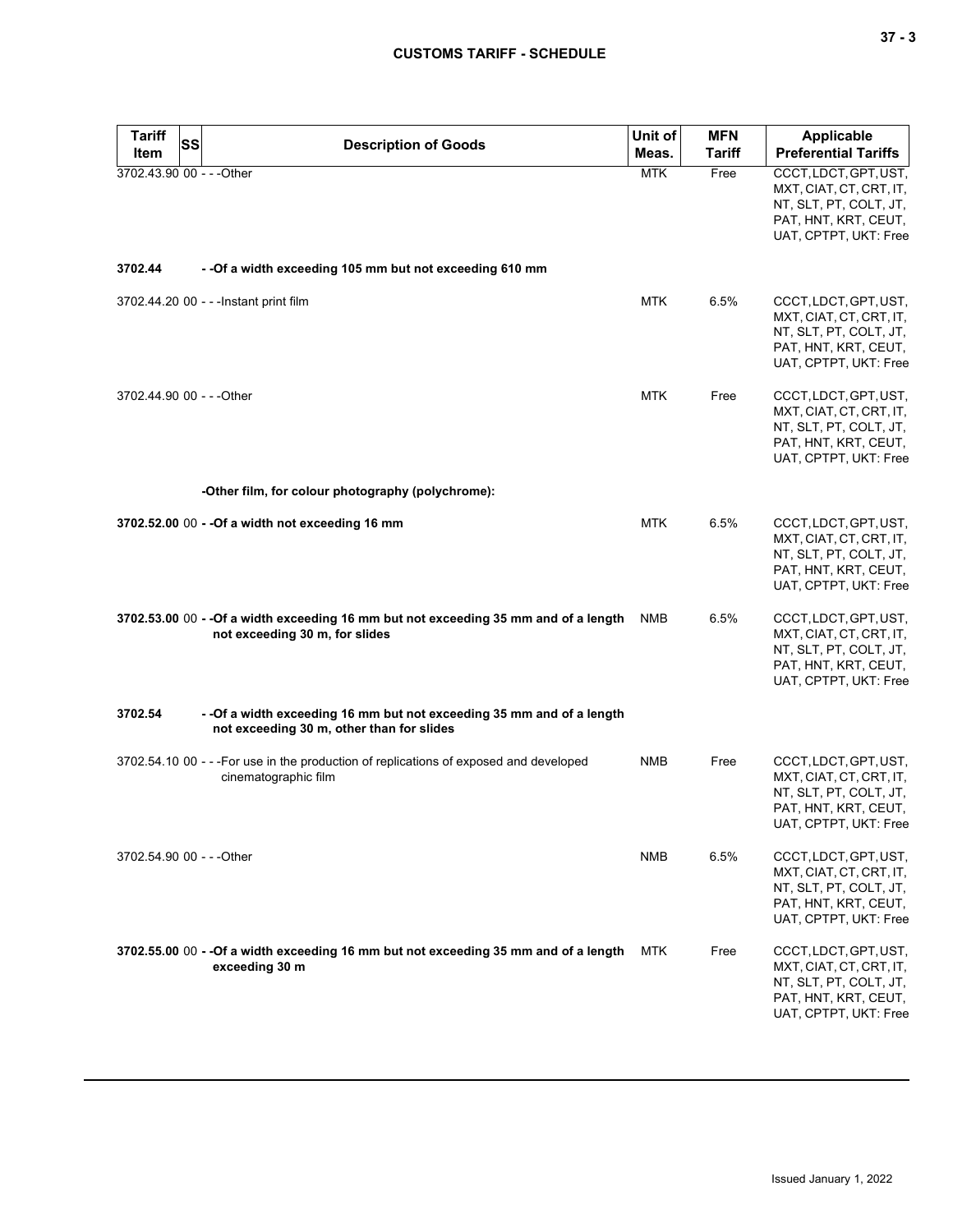| <b>Tariff</b>             | <b>SS</b><br><b>Description of Goods</b>                                                                                                                      | Unit of    | <b>MFN</b>    | <b>Applicable</b>                                                                                                           |
|---------------------------|---------------------------------------------------------------------------------------------------------------------------------------------------------------|------------|---------------|-----------------------------------------------------------------------------------------------------------------------------|
| Item                      |                                                                                                                                                               | Meas.      | <b>Tariff</b> | <b>Preferential Tariffs</b>                                                                                                 |
|                           | 3702.56.00 00 - - Of a width exceeding 35 mm                                                                                                                  | <b>MTK</b> | Free          | CCCT, LDCT, GPT, UST,<br>MXT, CIAT, CT, CRT, IT,<br>NT, SLT, PT, COLT, JT,<br>PAT, HNT, KRT, CEUT,<br>UAT, CPTPT, UKT: Free |
|                           | -Other:                                                                                                                                                       |            |               |                                                                                                                             |
|                           | 3702.96.00 00 - - Of a width not exceeding 35 mm and of a length not exceeding 30 m                                                                           | <b>MTK</b> | 6.5%          | CCCT, LDCT, GPT, UST,<br>MXT, CIAT, CT, CRT, IT,<br>NT, SLT, PT, COLT, JT,<br>PAT, HNT, KRT, CEUT,<br>UAT, CPTPT, UKT: Free |
|                           | 3702.97.00 00 - - Of a width not exceeding 35 mm and of a length exceeding 30 m                                                                               | <b>MTK</b> | 6.5%          | CCCT, LDCT, GPT, UST,<br>MXT, CIAT, CT, CRT, IT,<br>NT, SLT, PT, COLT, JT,<br>PAT, HNT, KRT, CEUT,<br>UAT, CPTPT, UKT: Free |
|                           | 3702.98.00 00 - - Of a width exceeding 35 mm                                                                                                                  | <b>MTK</b> | 6.5%          | CCCT, LDCT, GPT, UST,<br>MXT, CIAT, CT, CRT, IT,<br>NT, SLT, PT, COLT, JT,<br>PAT, HNT, KRT, CEUT,<br>UAT, CPTPT, UKT: Free |
| 37.03                     | Photographic paper, paperboard and textiles, sensitized, unexposed.                                                                                           |            |               |                                                                                                                             |
|                           | 3703.10.00 00 -In rolls of a width exceeding 610 mm                                                                                                           | <b>MTK</b> | 6.5%          | CCCT, LDCT, GPT, UST,<br>MXT, CIAT, CT, CRT, IT,<br>NT, SLT, PT, COLT, JT,<br>PAT, HNT, KRT, CEUT,<br>UAT, CPTPT, UKT: Free |
|                           | 3703.20.00 00 - Other, for colour photography (polychrome)                                                                                                    | <b>MTK</b> | 6.5%          | CCCT, LDCT, GPT, UST,<br>MXT, CIAT, CT, CRT, IT,<br>NT, SLT, PT, COLT, JT,<br>PAT, HNT, KRT, CEUT,<br>UAT, CPTPT, UKT: Free |
| 3703.90                   | -Other                                                                                                                                                        |            |               |                                                                                                                             |
|                           | 3703.90.10 00 - - -Paper, in rolls, used with photographic transmission machines, to be<br>employed in the production of newspapers, magazines or periodicals | <b>MTK</b> | Free          | CCCT, LDCT, GPT, UST,<br>MXT, CIAT, CT, CRT, IT,<br>NT, SLT, PT, COLT, JT,<br>PAT, HNT, KRT, CEUT,<br>UAT, CPTPT, UKT: Free |
| 3703.90.90 00 - - - Other |                                                                                                                                                               | <b>MTK</b> | 6.5%          | CCCT, LDCT, GPT, UST,<br>MXT, CIAT, CT, CRT, IT,<br>NT, SLT, PT, COLT, JT,<br>PAT, HNT, KRT, CEUT,<br>UAT, CPTPT, UKT: Free |
| 3704.00                   | Photographic plates, film, paper, paperboard and textiles, exposed but<br>not developed.                                                                      |            |               |                                                                                                                             |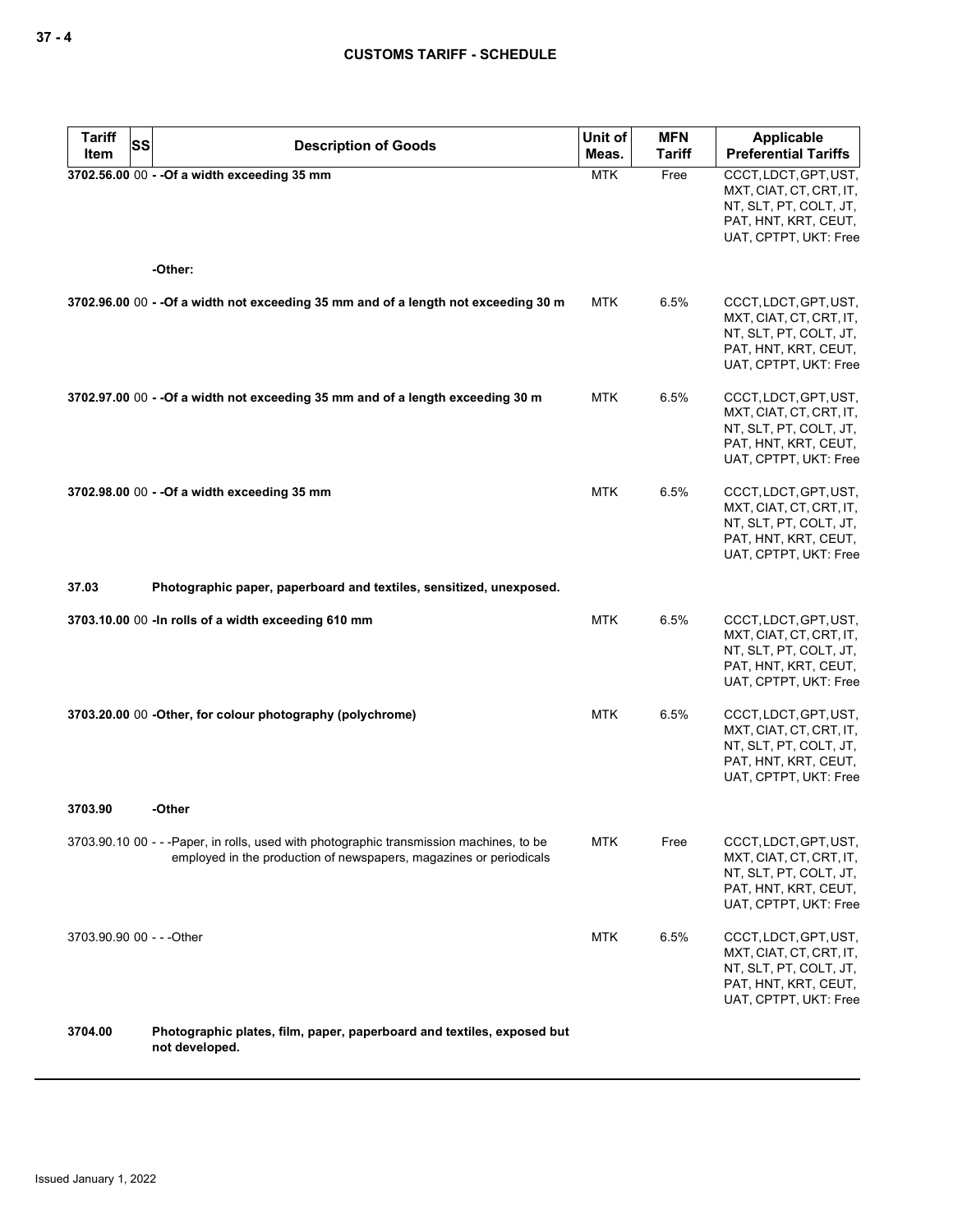## **CUSTOMS TARIFF - SCHEDULE**

| <b>Tariff</b><br><b>SS</b><br>Item | <b>Description of Goods</b>                                                                                                                                                                                                                                                                                                                                                                                                                                                                                                                                                                                                                                                                                                                                                                                                                                                                                                                                                                                                                                                                                                                                                                                                                                                                                                                                                         | Unit of<br>Meas. | <b>MFN</b><br><b>Tariff</b> | Applicable<br><b>Preferential Tariffs</b>                                                                                   |
|------------------------------------|-------------------------------------------------------------------------------------------------------------------------------------------------------------------------------------------------------------------------------------------------------------------------------------------------------------------------------------------------------------------------------------------------------------------------------------------------------------------------------------------------------------------------------------------------------------------------------------------------------------------------------------------------------------------------------------------------------------------------------------------------------------------------------------------------------------------------------------------------------------------------------------------------------------------------------------------------------------------------------------------------------------------------------------------------------------------------------------------------------------------------------------------------------------------------------------------------------------------------------------------------------------------------------------------------------------------------------------------------------------------------------------|------------------|-----------------------------|-----------------------------------------------------------------------------------------------------------------------------|
|                                    | 3704.00.10 00 - - - Film to be employed in the production of printing plates, rolls or cylinders<br>for the reproduction of non-advertising material in newspapers, or for<br>printing books or music, or for printing periodical publications entitled to<br>second-class mailing privileges, the pages of which are regularly bound,<br>wire-stitched or otherwise fastened together, excluding catalogues                                                                                                                                                                                                                                                                                                                                                                                                                                                                                                                                                                                                                                                                                                                                                                                                                                                                                                                                                                        | <b>MTK</b>       | Free                        | CCCT, LDCT, GPT, UST,<br>MXT, CIAT, CT, CRT, IT,<br>NT, SLT, PT, COLT, JT,<br>PAT, HNT, KRT, CEUT,<br>UAT, CPTPT, UKT: Free |
| 3704.00.90 00 - - - Other          |                                                                                                                                                                                                                                                                                                                                                                                                                                                                                                                                                                                                                                                                                                                                                                                                                                                                                                                                                                                                                                                                                                                                                                                                                                                                                                                                                                                     | <b>MTK</b>       | 6.5%                        | CCCT, LDCT, GPT, UST,<br>MXT, CIAT, CT, CRT, IT,<br>NT, SLT, PT, COLT, JT,<br>PAT, HNT, KRT, CEUT,<br>UAT, CPTPT, UKT: Free |
| 3705.00                            | Photographic plates and film, exposed and developed, other than<br>cinematographic film.                                                                                                                                                                                                                                                                                                                                                                                                                                                                                                                                                                                                                                                                                                                                                                                                                                                                                                                                                                                                                                                                                                                                                                                                                                                                                            |                  |                             |                                                                                                                             |
|                                    | ---For offset reproduction:                                                                                                                                                                                                                                                                                                                                                                                                                                                                                                                                                                                                                                                                                                                                                                                                                                                                                                                                                                                                                                                                                                                                                                                                                                                                                                                                                         |                  |                             |                                                                                                                             |
|                                    | 3705.00.11 00 - - - - Film to be employed in the production of printing plates, rolls or cylinders<br>for the reproduction of non-advertising material in newspapers, or for<br>printing books or music, or for printing periodical publications entitled to<br>second-class mailing privileges, the pages of which are regularly bound,<br>wire-stitched or otherwise fastened together, excluding catalogues                                                                                                                                                                                                                                                                                                                                                                                                                                                                                                                                                                                                                                                                                                                                                                                                                                                                                                                                                                      | NMB              | Free                        | CCCT, LDCT, GPT, UST,<br>MXT, CIAT, CT, CRT, IT,<br>NT, SLT, PT, COLT, JT,<br>PAT, HNT, KRT, CEUT,<br>UAT, CPTPT, UKT: Free |
| 3705.00.19 00 - - - - Other        |                                                                                                                                                                                                                                                                                                                                                                                                                                                                                                                                                                                                                                                                                                                                                                                                                                                                                                                                                                                                                                                                                                                                                                                                                                                                                                                                                                                     | <b>NMB</b>       | 6.5%                        | CCCT, LDCT, GPT, UST,<br>MXT, CIAT, CT, CRT, IT,<br>NT, SLT, PT, COLT, JT,<br>PAT, HNT, KRT, CEUT,<br>UAT, CPTPT, UKT: Free |
|                                    | $- -$ Other:                                                                                                                                                                                                                                                                                                                                                                                                                                                                                                                                                                                                                                                                                                                                                                                                                                                                                                                                                                                                                                                                                                                                                                                                                                                                                                                                                                        |                  |                             |                                                                                                                             |
|                                    | 3705.00.91 00 - - - - Contact halftone film screens for the production of printing plates;<br>Film to be employed in the production of printing plates, rolls or cylinders<br>for the reproduction of non-advertising material in newspapers, or for<br>printing books or music, or for printing periodical publications entitled to<br>second-class mailing privileges, the pages of which are regularly bound,<br>wire-stitched or otherwise fastened together, excluding catalogues;<br>Films for deposit as archives and not for exhibition for commercial<br>purpose;<br>News features and recordings of current events;<br>Photomasks to be employed in the manufacture of semiconductor<br>devices;<br>Slides and slide films when they<br>(a) are of an educational, scientific or cultural character within the<br>meaning of the Agreement for Facilitating the International Circulation of<br>Visual and Auditory Materials of an Educational, Scientific and Cultural<br>Character adopted at Beirut, Lebanon, in 1948, and<br>(b) have been certified by the Government or by a recognized<br>representative authority of the Government of the country of production<br>or by an appropriate representative of the United Nations Educational,<br>Scientific and Cultural Organization as being of an international<br>educational, scientific or cultural character |                  | Free                        | CCCT, LDCT, GPT, UST,<br>MXT, CIAT, CT, CRT, IT,<br>NT, SLT, PT, COLT, JT,<br>PAT, HNT, KRT, CEUT,<br>UAT, CPTPT, UKT: Free |